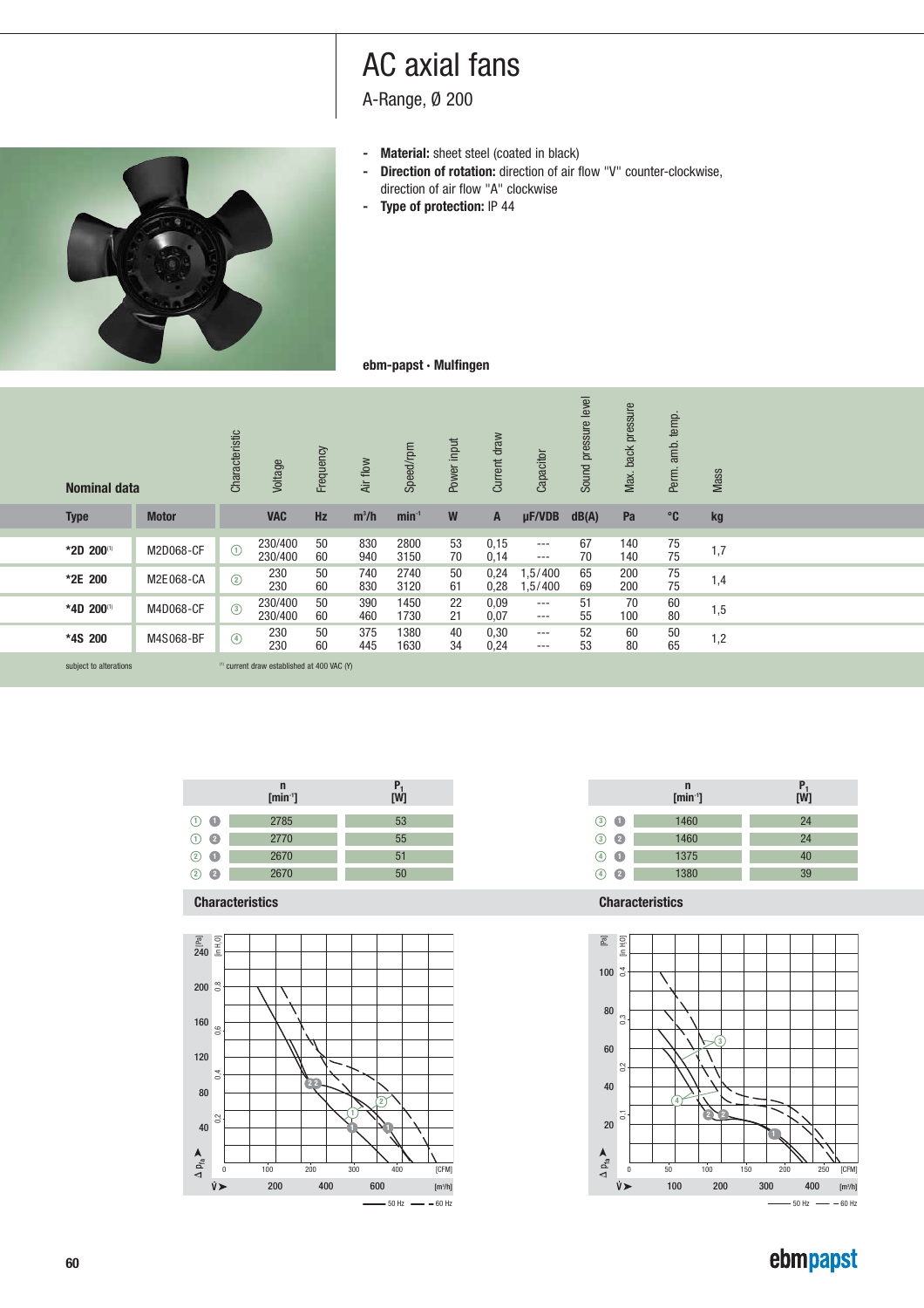| <b>Selection</b> | Cable exit | air flow<br>đ<br>Direction |                                      | A                                    | A                                    | <b>Dimensions</b> |  |
|------------------|------------|----------------------------|--------------------------------------|--------------------------------------|--------------------------------------|-------------------|--|
| <b>Type</b>      | S/AB       |                            |                                      |                                      |                                      | C                 |  |
| *2D 200          | S          | "V"<br>"A"                 | A2D200-AA02 -01<br>A2D200-AA02 -02   | S2D200-BA02 -01<br>S2D200-BA02 -02   | W2D200-CA02 -01<br>W2D200-CA02 -02   | 21<br>21          |  |
| *2E 200          | B          | "V"<br>"A"                 | A2E 200-AF02 -01<br>A2E 200-AF02 -02 | S2E 200-BF02 -01<br>S2E 200-BF02 -02 | W2E 200-CF02 -01<br>W2E 200-CF02 -02 | 21<br>21          |  |
| *4D 200          | S          | "V"<br>"A"                 | A4D200-AA04 -01<br>A4D200-AA04 -02   | S4D200-BA04 -01<br>S4D200-BA04 -02   | W4D200-CA04 -01<br>W4D200-CA04 -02   | 20<br>20          |  |
| *4S 200          | S          | "V"<br>"A"                 | A4S 200-AA02 -01<br>A4S 200-AA02 -02 | S4S 200-BA02 -01<br>S4S 200-BA02 -02 | W4S200-CA02 -01<br>W4S200-CA02 -02   | 20<br>20          |  |

 $\cap$ 







 $\sqrt{ }$ 





# ebmpapst

Guard grille p. 199

Wall ring p. 206 f.

Capacitor p. 214 f.

Terminal box p. 216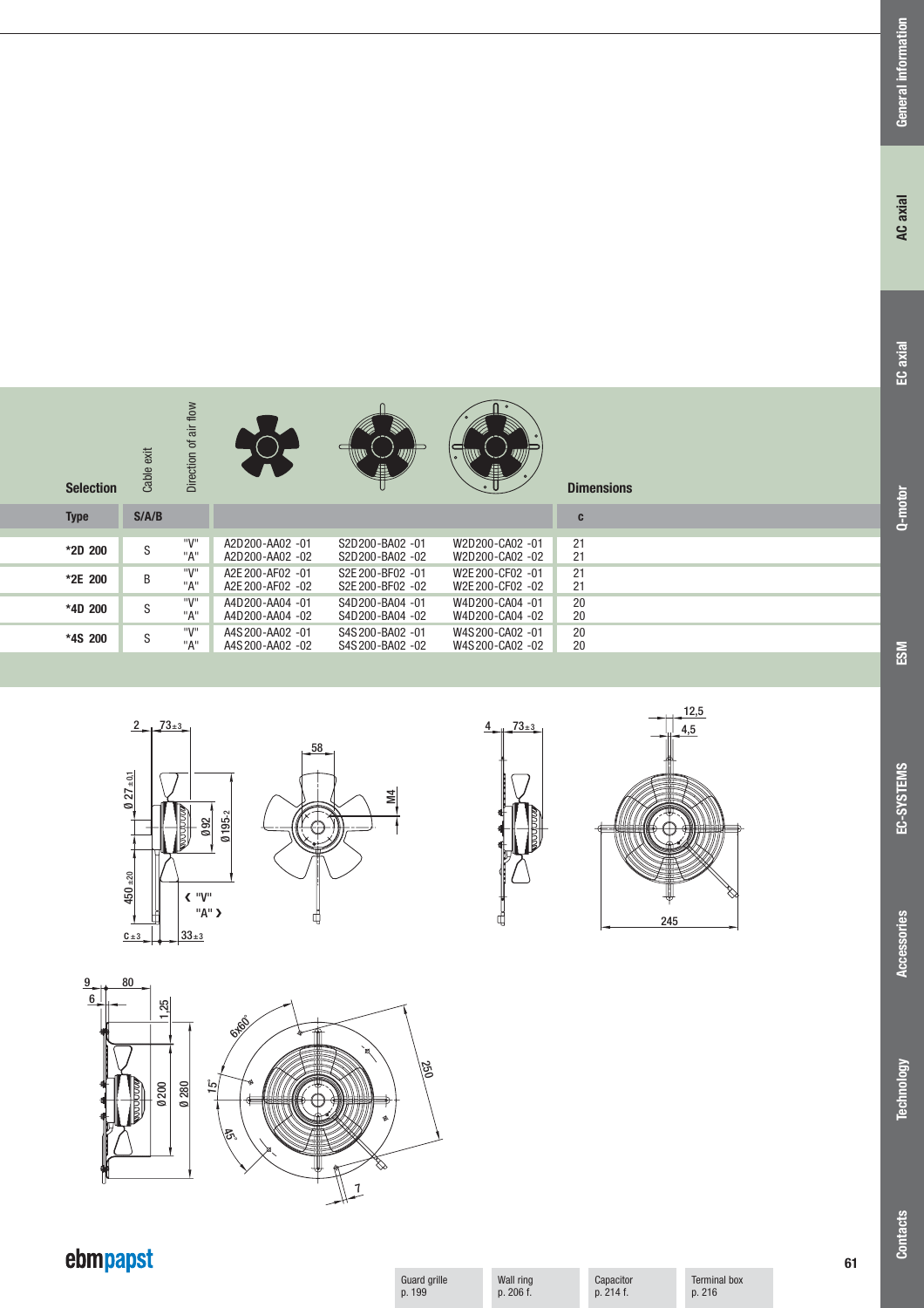A-Range, Ø 250

- 
- **- Material:** sheet steel (coated in black)<br>**- Direction of rotation:** direction of air f **- Direction of rotation:** direction of air flow "V" counter-clockwise, direction of air flow "A" clockwise
- **Type of protection:** IP 44



## **ebm-papst · Mulfingen**

| <b>Nominal data</b>    |              | Characteristic | Voltage                                     | Frequency | Air flow     | Speed/rpm    | Power input | Current draw | Capacitor            | Sound pressure level | back pressure<br>Max. | temp.<br>amb.<br>Perm. | <b>Mass</b> |  |
|------------------------|--------------|----------------|---------------------------------------------|-----------|--------------|--------------|-------------|--------------|----------------------|----------------------|-----------------------|------------------------|-------------|--|
| <b>Type</b>            | <b>Motor</b> |                | <b>VAC</b>                                  | <b>Hz</b> | $m^3/h$      | $min-1$      | W           | A            | $\mu$ F/VDB          | dB(A)                | Pa                    | $^{\circ}$ C           | kg          |  |
| *2D 250(1)             | M2D068-DF    | $\odot$        | 230/400<br>230/400                          | 50<br>60  | 1685<br>1845 | 2650<br>2950 | 110<br>160  | 0,22<br>0,26 | $\cdots$<br>$\cdots$ | 72<br>75             | 300<br>300            | 70<br>40               | 2,2         |  |
| *2E 250                | M2E068-DF    | $\circled{2}$  | 230<br>230                                  | 50<br>60  | 1610<br>1740 | 2550<br>2750 | 115<br>165  | 0,51<br>0,74 | 4,0/400<br>4,0/400   | 72<br>73             | 150<br>130            | 55<br>50               | 2,2         |  |
| *4D 250(1)             | M4D068-CF    | $\circled{3}$  | 230/400<br>230/400                          | 50<br>60  | 890<br>1035  | 1420<br>1650 | 30<br>35    | 0,09<br>0,08 | $\cdots$<br>$\cdots$ | 58<br>62             | 90<br>100             | 75<br>75               | 1,6         |  |
| *4S 250                | M4S068-CF    | $\circled{4}$  | 230<br>230                                  | 50<br>60  | 870<br>1000  | 1400<br>1620 | 72<br>67    | 0,53<br>0,46 | $---$<br>$---$       | 58<br>62             | 80<br>100             | 40<br>50               | 1,7         |  |
| subject to alterations |              |                | (1) current draw established at 400 VAC (Y) |           |              |              |             |              |                      |                      |                       |                        |             |  |

|                      | n<br>$\overline{\text{[min~]}}$ | $P_1$<br>[W] |
|----------------------|---------------------------------|--------------|
| $\odot$ $\bullet$    | 2645                            | 123          |
| - 2<br>(1)           | 2615                            | 131          |
| (2)<br>$\bullet$     | 2520                            | 122          |
| Ø.<br>$\overline{2}$ | 2480                            | 126          |

**Characteristics Characteristics**





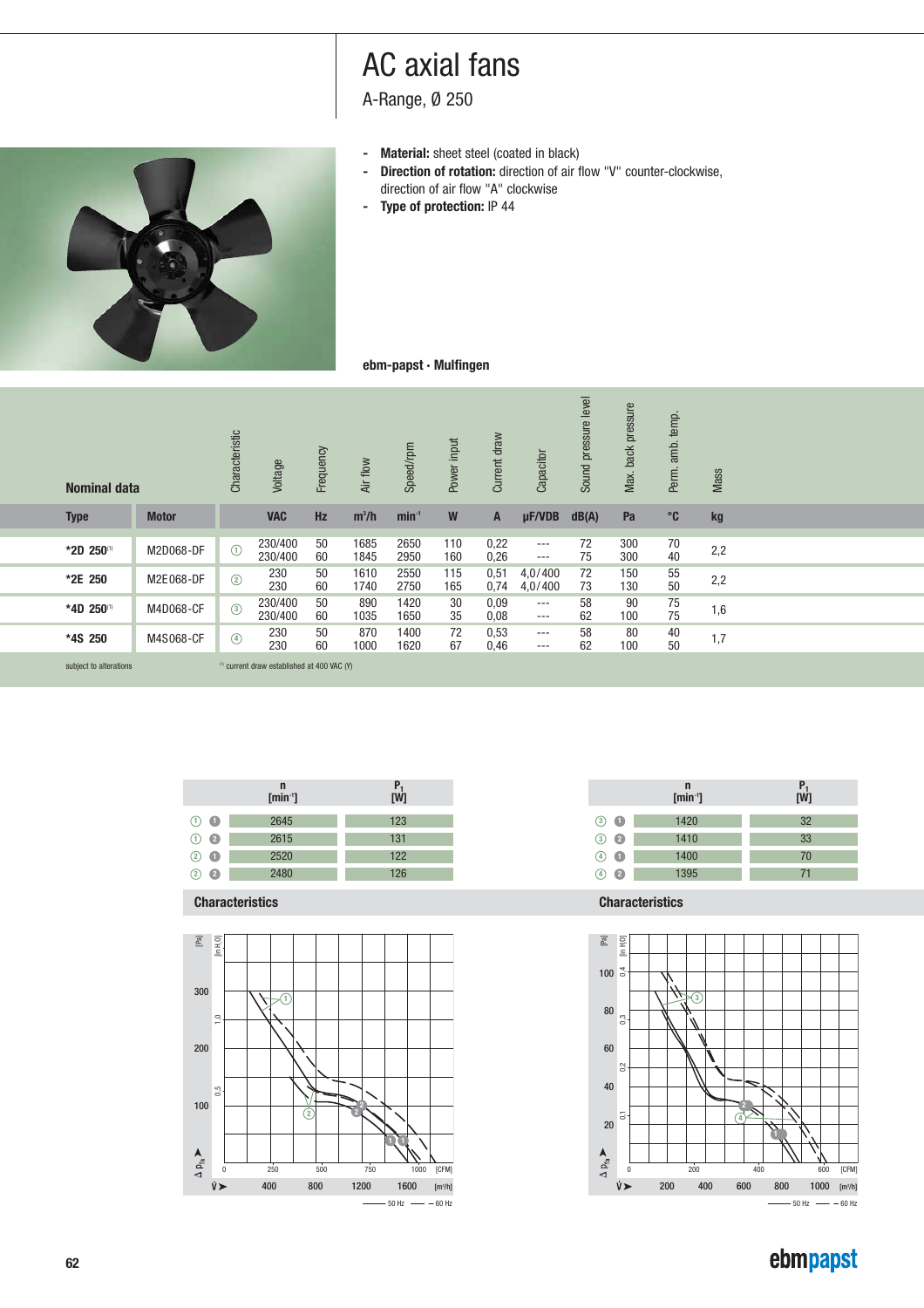| <b>Selection</b> | Cable exit | Direction of air flow |                  | 飍                | $\circ$<br>A     | <b>Dimensions</b> |    |  |
|------------------|------------|-----------------------|------------------|------------------|------------------|-------------------|----|--|
| <b>Type</b>      | S/ A/B     |                       |                  |                  |                  | a                 | C  |  |
|                  |            |                       |                  |                  |                  |                   |    |  |
| *2D 250          | S          | "V"                   | A2D250-AA02 -01  | S2D250-BA02 -01  | W2D250-CA02 -01  | 83                | 27 |  |
|                  |            | "A"                   | A2D250-AA02 -02  | S2D250-BA02 -02  | W2D250-CA02 -02  | 83                | 27 |  |
|                  |            | "V"                   | A2E 250-AE65 -01 | S2E 250-BE65 -01 | W2E 250-CE65 -01 | 83                | 27 |  |
| *2E 250          | B          | "A"                   | A2E 250-AE65 -02 | S2E 250-BE65 -02 | W2E 250-CE65 -02 | 83                | 27 |  |
|                  |            |                       |                  |                  |                  |                   |    |  |
| *4D 250          | S          | "V"                   | A4D250-AA04 -01  | S4D250-BA04 -01  | W4D250-CA04 -01  | 73                | 19 |  |
|                  |            | "A"                   | A4D250-AA04 -02  | S4D250-BA04 -02  | W4D250-CA04 -02  | 73                | 19 |  |
|                  |            | "V"                   | A4S 250-AA02 -01 | S4S 250-BA02 -01 | W4S250-CA02 -01  | 73                | 19 |  |
| *4S 250          | S          | "A"                   | A4S 250-AA02 -02 | S4S 250-BA02 -02 | W4S250-CA02 -02  | 73                | 19 |  |
|                  |            |                       |                  |                  |                  |                   |    |  |











# ebmpapst

Guard grille p. 199

Wall ring p. 206 f.

Capacitor p. 214 f.

Terminal box p. 216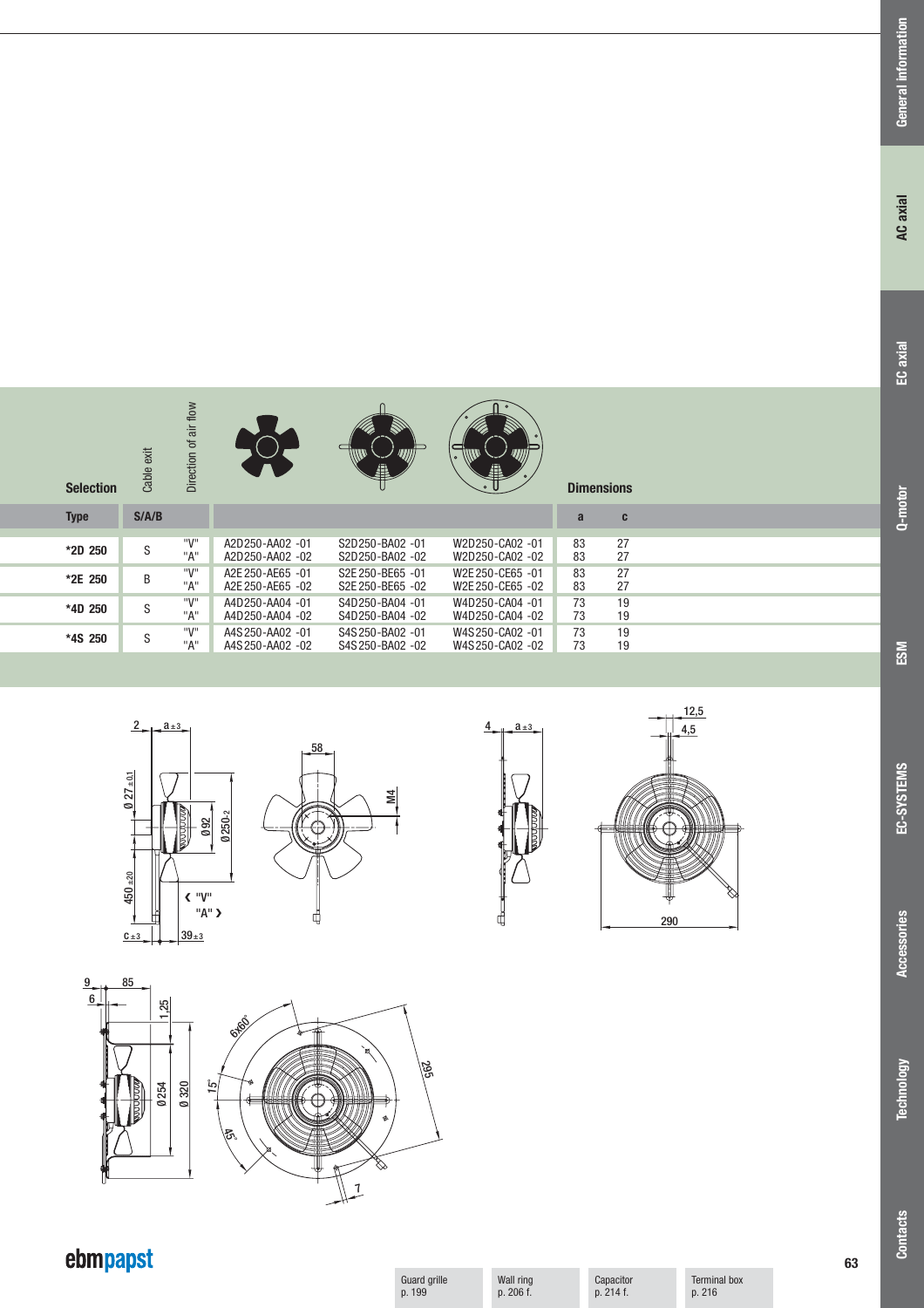A-Range, Ø 300

- 
- **- Material:** sheet steel (coated in black)<br>**- Direction of rotation:** direction of air f **Direction of rotation:** direction of air flow "V" counter-clockwise, direction of air flow "A" clockwise
- **Type of protection:** IP 44



## **ebm-papst · Mulfingen**

| <b>Nominal data</b> |              | Characteristic | Voltage            | Frequency | Air flow     | Speed/rpm    | Power input | Current draw | Capacitor            | pressure level<br>Sound | back pressure<br>Max. | temp.<br>amb.<br>Perm. | <b>Mass</b> |  |
|---------------------|--------------|----------------|--------------------|-----------|--------------|--------------|-------------|--------------|----------------------|-------------------------|-----------------------|------------------------|-------------|--|
| <b>Type</b>         | <b>Motor</b> |                | <b>VAC</b>         | <b>Hz</b> | $m^3/h$      | $min-1$      | W           | A            | $\mu$ F/VDB          | dB(A)                   | Pa                    | $^{\circ}$ C           | kg          |  |
| *2D 300(1)          | M2D068-EC    | $\odot$        | 230/400<br>230/400 | 50<br>60  | 2760<br>2940 | 2650<br>2800 | 180<br>270  | 0,31<br>0,41 | $- - -$<br>$---$     | 76<br>77                | 150<br>100            | 60<br>40               | 2,7         |  |
| *2E 300             | M2E068-EC    | $\circled{2}$  | 230<br>230         | 50<br>60  | 2440<br>2700 | 2650<br>2900 | 140<br>190  | 0,62<br>0,83 | 5,0/400<br>5,0/400   | 75<br>78                | 150<br>150            | 55<br>50               | 2,5         |  |
| *4D 300(1)          | M4D068-DF    | $\circled{3}$  | 230/400<br>230/400 | 50<br>60  | 1740<br>1910 | 1370<br>1520 | 85<br>110   | 0,21<br>0,22 | $\cdots$<br>$\cdots$ | 66<br>68                | 100<br>110            | 55<br>40               | 2,3         |  |
| *4E 300             | M4E068-DF    | $\circled{4}$  | 230<br>230         | 50<br>60  | 1690<br>1830 | 1350<br>1450 | 95<br>105   | 0,44<br>0,47 | 3,0/400<br>2,0/400   | 65<br>66                | 120<br>100            | 45<br>40               | 2,3         |  |
| *4S 300             | M4S068-DF    | $\circled{5}$  | 230<br>230         | 50<br>60  | 1440<br>1600 | 1380<br>1550 | 94<br>94    | 0,67<br>0,67 | $\cdots$<br>$---$    | 62<br>64                | 75<br>60              | 30<br>40               | 2,1         |  |
|                     |              |                |                    |           |              |              |             |              |                      |                         |                       |                        |             |  |

subject to alterations  $\hfill\raisebox{12pt}{$\scriptstyle\mbox{on}$}$  current draw established at 400 VAC (Y)

|                   | n<br>$[min^{-1}]$ | $P_1$<br>[W] |
|-------------------|-------------------|--------------|
| $\odot$ $\bullet$ | 2610              | 190          |
| $\odot$ $\odot$   | 2535              | 220          |
| $(2)$ $\bullet$   | 2600              | 149          |
| $(2)$ $\bullet$   | 2530              | 162          |
|                   |                   |              |

### **Characteristics Characteristics**







 $-50$  Hz  $-60$  Hz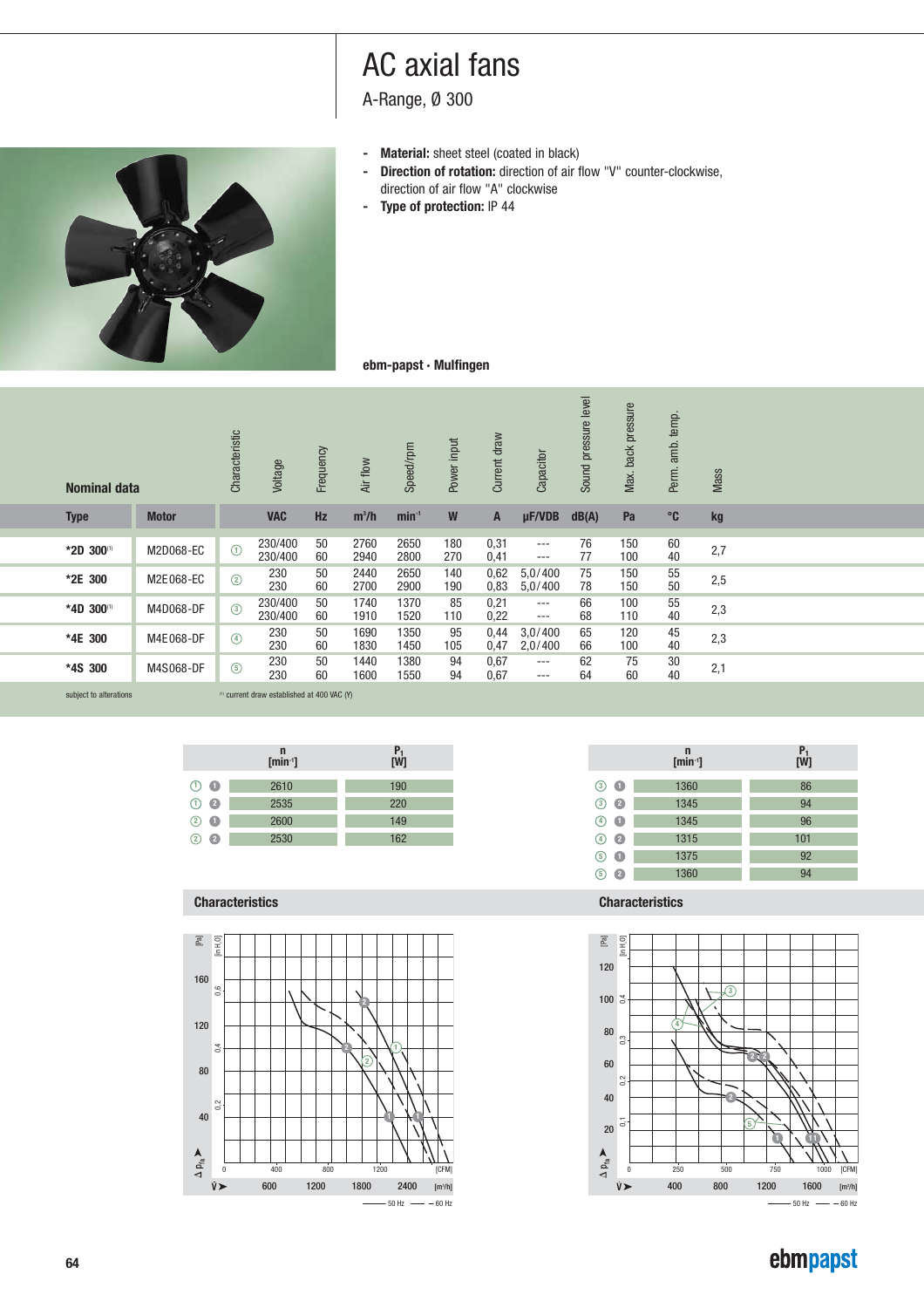**Accessories**

Accessories







Cable exit

**S/A/B**

S S S S S

 $c±3$   $b±3$  $2^{4}$ 

**Type**

**\*2D 300 \*2E 300 \*4D 300 \*4E 300 \*4S 300** Direction of air flow

"V" "A" "V" "A" "V" "A" "V" "A" "V" "A"



A2D300-AD02 -01 S2D300-BD02 -01 W2D300-CD02 -01 A2D300-AD02 -02 S2D300-BD02 -02 W2D300-CD02 -02 A2E 300-AC47 -01 S2E 300-BC47 -01 W2E 300-CC47 -01 A2E 300-AC47 -02 S2E 300-BC47 -02 W2E 300-CC47 -02 A4D300-AA02 -01 S4D300-BA02 -01 W4D300-CA02 -01

**Selection Dimensions**

A4E 300-AA01 -01 S4E 300-BA01 -01 W4E 300-CA01 -01

A4S300-AA02 -01 S4S300-BA02 -01 W4S300-CA02 -01



W4D300-CA02 -02

W4E 300-CA01 -02

W4S300-CA02 -02



**abch**

101 30 32 64 101 30 32 64<br>
98 20 30 50<br>
98 20 30 37  $\frac{30}{30}$ 98 20 30 50<br>98 20 30 37<br>83 56 20 73 83 56 20 73 83 56 20 73 83 56 20 73 83 56 20 73 83 30 20 52 83 30 20 52



| 4,5             |
|-----------------|
|                 |
|                 |
|                 |
|                 |
|                 |
|                 |
|                 |
|                 |
|                 |
|                 |
|                 |
|                 |
|                 |
| Ê               |
| r               |
| ┇               |
|                 |
| $\frac{9}{360}$ |
|                 |

| ź<br>Þ<br>↘<br>Ħ |  |
|------------------|--|
| 360              |  |



Guard grille p. 199

Wall ring p. 206 f.

| ebmpapst |  |
|----------|--|
|          |  |

Capacitor p. 214 f.

Terminal box p. 216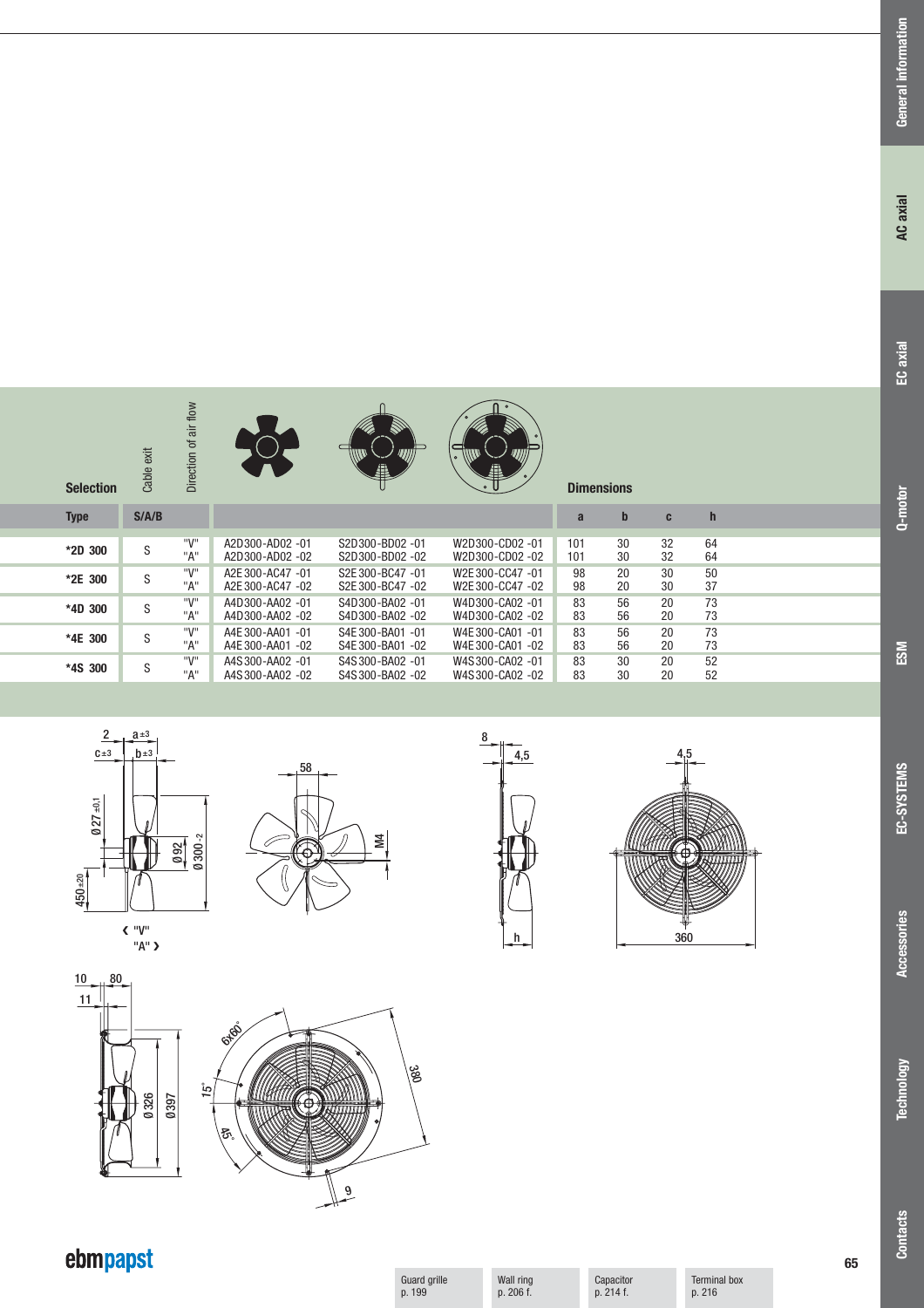A-Range, Ø 315

- 
- **- Material:** sheet steel (coated in black)<br>**- Direction of rotation:** direction of air f **- Direction of rotation:** direction of air flow "V" counter-clockwise, direction of air flow "A" clockwise
- **Type of protection:** IP 44



## **ebm-papst · Mulfingen**

| <b>Nominal data</b>    |                       | Characteristic | Voltage                                                | Frequency | Air flow     | Speed/rpm                                | Power input | Current draw | Capacitor                                            | Sound pressure level | Max. back pressure | Perm. amb. temp. | Mass |
|------------------------|-----------------------|----------------|--------------------------------------------------------|-----------|--------------|------------------------------------------|-------------|--------------|------------------------------------------------------|----------------------|--------------------|------------------|------|
| <b>Type</b>            | <b>Motor</b>          |                | <b>VAC</b>                                             | Hz        | $m^3/h$      | $min-1$                                  | W           | A            | $\mu$ F/VDB                                          | dB(A)                | Pa                 | $^{\circ}$ C     | kg   |
| *4D 315(1)             | M4D068-EC             | $\odot$        | 230/400<br>230/400                                     | 50<br>60  | 1990<br>2260 | 1400<br>1590                             | 78<br>115   | 0,19<br>0,21 | $\cdots$<br>$\hspace{0.05cm} \ldots \hspace{0.05cm}$ | 65<br>68             | 150<br>150         | 80<br>60         | 2,8  |
| *4E 315(2)             | M4E068-EC             | $\circled{2}$  | 230<br>230                                             | 50<br>60  | 1950<br>2230 | 1400<br>1610                             | 120<br>135  | 0,53<br>0,60 | 5,0/400<br>4,0/400                                   | 67<br>70             | 180<br>120         | $\frac{50}{45}$  | 2,8  |
| subject to alterations |                       |                | <sup>(1)</sup> current draw established at 400 VAC (Y) |           |              | <sup>(2)</sup> insulation class "F"      |             |              |                                                      |                      |                    |                  |      |
|                        |                       |                |                                                        |           |              |                                          |             |              |                                                      |                      |                    |                  |      |
|                        |                       |                |                                                        |           |              |                                          |             |              |                                                      |                      |                    |                  |      |
|                        |                       |                |                                                        |           |              |                                          |             |              |                                                      |                      |                    |                  |      |
|                        |                       |                |                                                        |           |              |                                          |             |              |                                                      |                      |                    |                  |      |
|                        |                       |                | $\mathbf n$                                            |           |              |                                          |             |              |                                                      |                      |                    |                  |      |
|                        |                       |                | $[min^{-1}]$                                           |           |              | $\begin{bmatrix} P_1 \\ W \end{bmatrix}$ |             |              |                                                      |                      |                    |                  |      |
|                        | $\bigcirc$ $\bigcirc$ |                | 1390                                                   |           |              | 82                                       |             |              |                                                      |                      |                    |                  |      |

|                   | n<br>$[min^{-1}]$ | $P_1$<br>[W] |  |  |  |  |  |
|-------------------|-------------------|--------------|--|--|--|--|--|
| $\odot$ $\bullet$ | 1390              | 82           |  |  |  |  |  |
| $\odot$ $\odot$   | 1370              | 95           |  |  |  |  |  |
| $(2)$ $\bullet$   | 1395              | 123          |  |  |  |  |  |
| Ø<br>$^{(2)}$     | 1360              | 136          |  |  |  |  |  |

### **Characteristics**

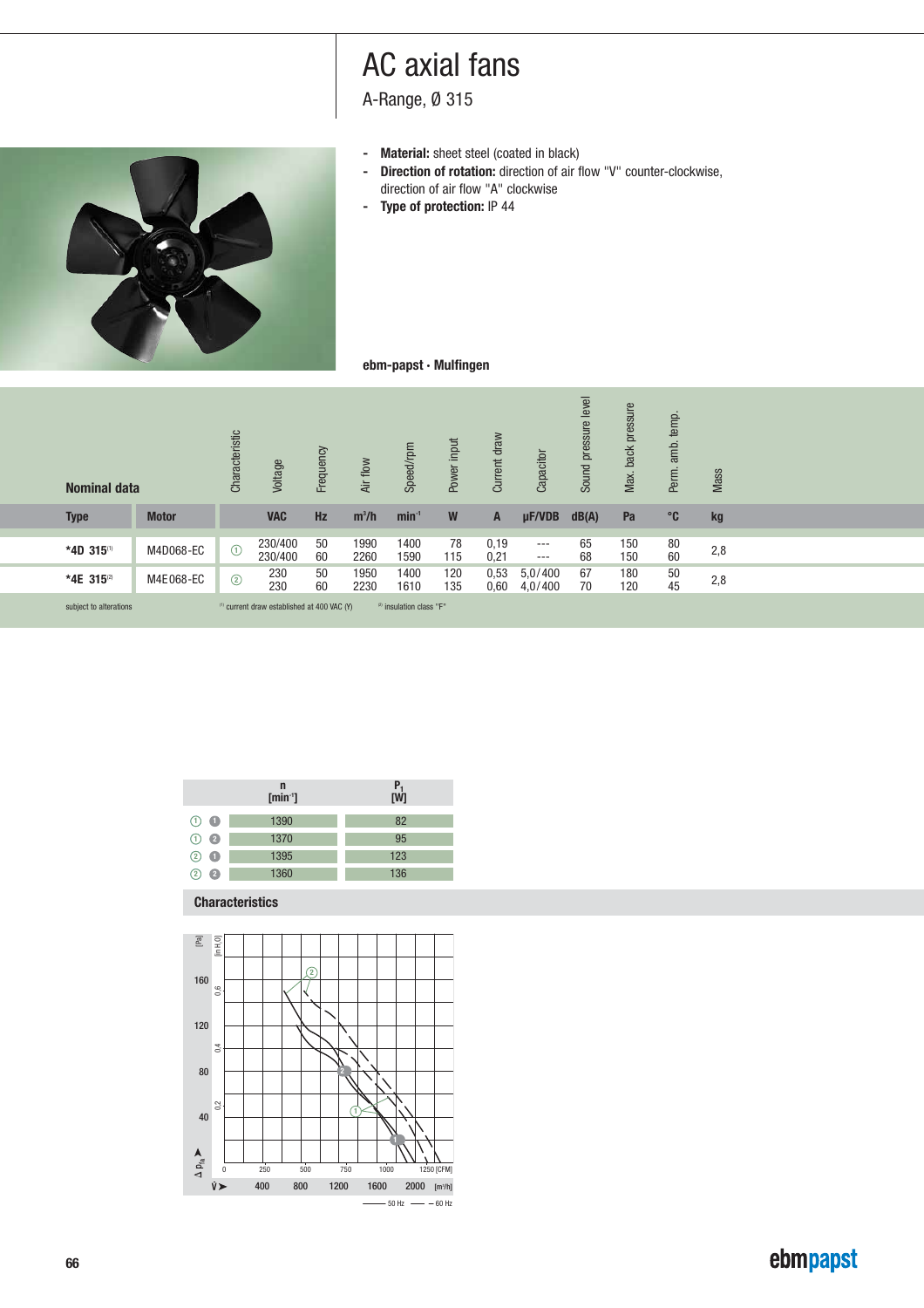| <b>Selection</b> | exit<br>Cable | flow<br>iā<br>৳<br>Direction |                  | Ä                | $\circ$<br>A    | <b>Dimensions</b> |
|------------------|---------------|------------------------------|------------------|------------------|-----------------|-------------------|
| <b>Type</b>      | S/ A/B        |                              |                  |                  |                 | a                 |
|                  |               | "V"                          | A4D315-AC20-01   | S4D315-BC20-01   | W4D315-CC20-01  | 101               |
| *4D 315          | S             | "A"                          | A4D315-AC20 -02  | S4D315-BC20-02   | W4D315-CC20 -02 | 101               |
|                  |               | "V"                          |                  |                  |                 |                   |
| *4E 315          | S             |                              | A4E 315-AA05 -01 | S4E 315-BA05 -01 | W4E315-CA05-01  | 92                |
|                  |               | "A"                          | A4E 315-AA05 -02 | S4E 315-BA05 -02 | W4E315-CA05-02  | 92                |









10 74 11 **6x65** 15˚ Ø347 Ø397 <u> KATITZI</u>  $\overline{5}$  $\sqrt{\frac{9}{2}}$ 

# ebmpapst

Guard grille p. 199

380

Wall ring p. 206 f.

Capacitor p. 214 f.

Terminal box p. 216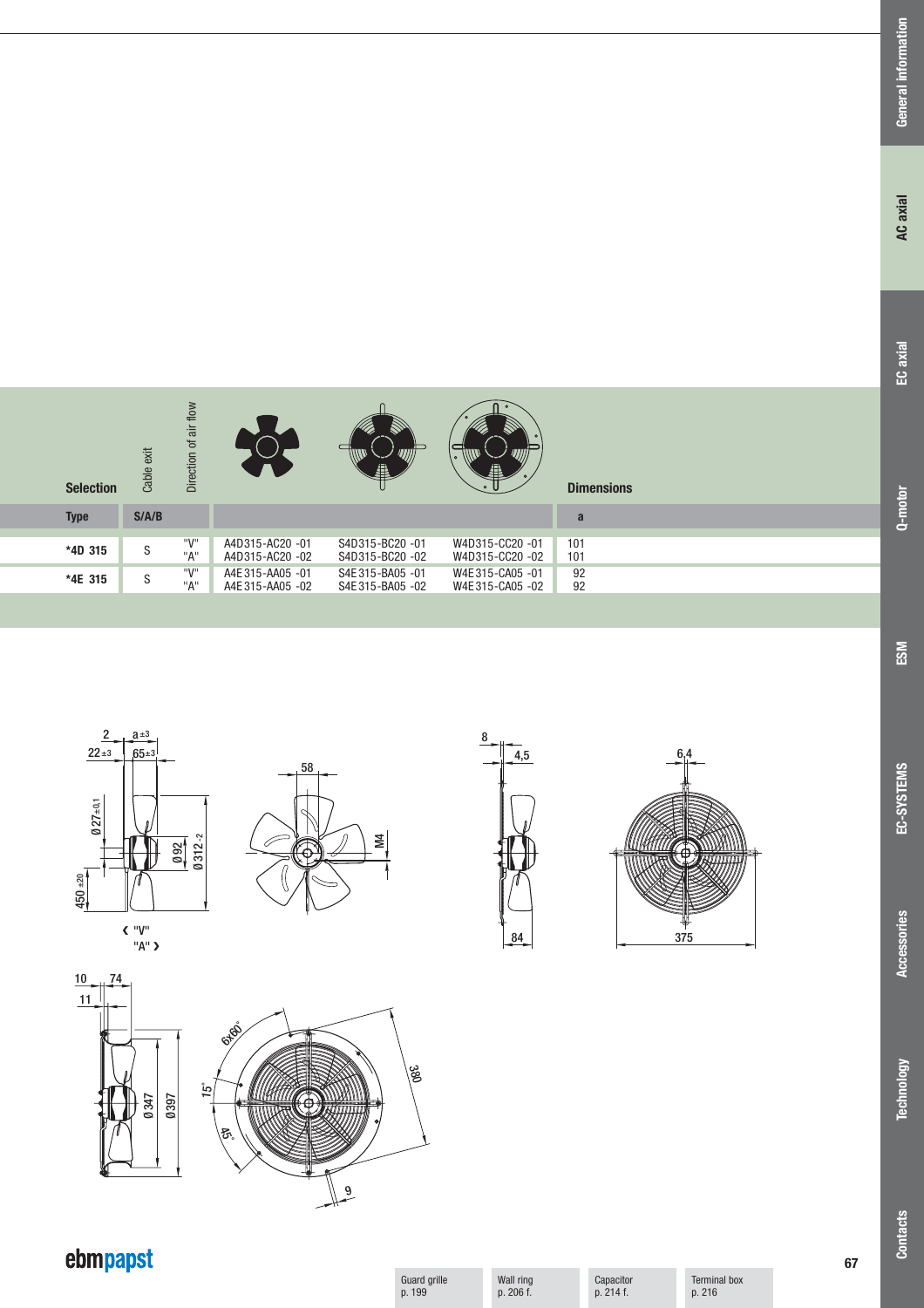A-Range, Ø 350

- 
- **- Material:** sheet steel (coated in black)<br>**- Direction of rotation:** direction of air f **- Direction of rotation:** direction of air flow "V" counter-clockwise, direction of air flow "A" clockwise
- **Type of protection:** IP 44



### **ebm-papst · Mulfingen**

| <b>Nominal data</b>    |                       | Characteristic | Voltage                                                | Frequency | Air flow     | Speed/rpm    | Power input | Current draw | Capacitor          | Sound pressure level | Max. back pressure | Perm. amb. temp.                        | Mass          |
|------------------------|-----------------------|----------------|--------------------------------------------------------|-----------|--------------|--------------|-------------|--------------|--------------------|----------------------|--------------------|-----------------------------------------|---------------|
| <b>Type</b>            | <b>Motor</b>          |                | <b>VAC</b>                                             | Hz        | $m^3/h$      | $min-1$      | ${\bf W}$   | A            | µF/VDB             | dB(A)                | Pa                 | $^{\circ}$ C                            | $\mathbf{kg}$ |
| *4D 350(1)             | M4D068-EC             | $\odot$        | 230/400<br>230/400                                     | 50<br>60  | 2900<br>3300 | 1420<br>1620 | 145<br>190  | 0,39<br>0,36 | $---$<br>$\cdots$  | 69<br>72             | 150<br>150         | 45<br>40                                | 3,1           |
| *4E 350                | M4E068-EC             | $\circled{2}$  | 230<br>230                                             | 50<br>60  | 2850<br>3190 | 1390<br>1550 | 140<br>195  | 0,62<br>0,86 | 5,0/400<br>5,0/400 | 68<br>70             | 120<br>90          | $\begin{array}{c} 60 \\ 40 \end{array}$ | 3,1           |
| subject to alterations |                       |                | <sup>(1)</sup> current draw established at 400 VAC (Y) |           |              |              |             |              |                    |                      |                    |                                         |               |
|                        |                       |                |                                                        |           |              |              |             |              |                    |                      |                    |                                         |               |
|                        |                       |                |                                                        |           |              |              |             |              |                    |                      |                    |                                         |               |
|                        |                       |                |                                                        |           |              |              |             |              |                    |                      |                    |                                         |               |
|                        |                       |                |                                                        |           |              |              |             |              |                    |                      |                    |                                         |               |
|                        |                       |                |                                                        |           |              |              |             |              |                    |                      |                    |                                         |               |
|                        |                       |                | $\mathbf n$<br>$[min-1]$                               |           |              | $P_1$<br>[W] |             |              |                    |                      |                    |                                         |               |
|                        | $\bigcirc$ $\bigcirc$ |                | 1405                                                   |           |              | 154          |             |              |                    |                      |                    |                                         |               |

|                 | $\mathsf{n}$<br>$[min-1]$ | $P_1$<br>[W] |  |  |  |  |  |
|-----------------|---------------------------|--------------|--|--|--|--|--|
| $(1)$ $\bullet$ | 1405                      | 154          |  |  |  |  |  |
|                 |                           |              |  |  |  |  |  |
| $\odot$ 2       | 1390                      | 169          |  |  |  |  |  |
| - 0<br>(2)      | 1375                      | 147          |  |  |  |  |  |
| 2<br>12         | 1345                      | 161          |  |  |  |  |  |

### **Characteristics**